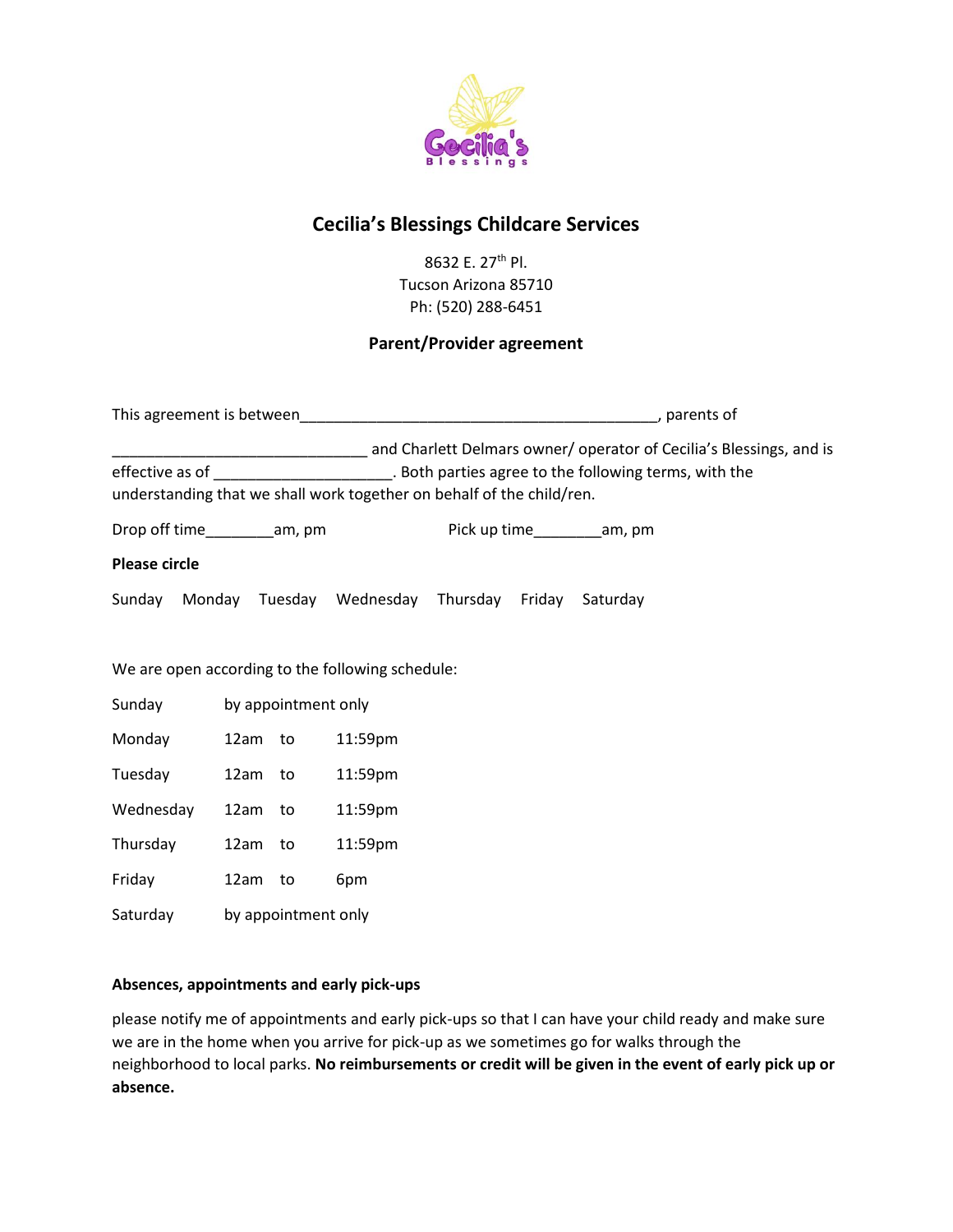

## **Authorized pick up**

Only authorized individuals are permitted to pick up the child/ren, Please list both parents on this document. In case of an emergency someone may pick up your child **only** if I receive prior notification from a parent and the individual picking the child up is at least **18** years old. The person you have chosen to pick up your child **must** have ID and know your 4 digit emergency **PIN** documented here \_\_\_\_\_\_\_. This PIN is only used for times of extreme circumstances and not habitually.

If a person must be added to the authorized pick up list, please provide their names and they will need to present ID at the times of pick up.

Under **NO** circumstances will a child be released to anyone smelling of alcohol, appearing intoxicated or under the influence of any substance. In this instance the police will be notified and required to clear the individual before the child is handed over. I request transparency and open communication to avoid this scenario.

## **Vacations**

If my family takes a vacation, I will schedule one of our employees to cover the hours that I am unavailable. This will allow Cecilia's Blessings to continue service in our absence. Likewise, if your family takes a vacation, we request a one months' written notice and \$50.00 per child per week to hold their spot. **Vacation time is defined as 5 or more days with a month's prior written notice.**

#### **Holidays**

Cecilia's Blessings will be open on all holidays that land on a weekday and will provide service **if the child/ren parents are scheduled to work.** These days will require a **holiday fee of \$20.00** per holiday in addition to the regularly scheduled tuition.

| New Year's Day          | Martin Luther King Jr., Day |
|-------------------------|-----------------------------|
| <b>Presidents Day</b>   | Memorial Day                |
| Independence Day        | Columbus Day                |
| Labor Day               | <b>Veterans Dav</b>         |
| <b>Thanksgiving Day</b> | Christmas Day               |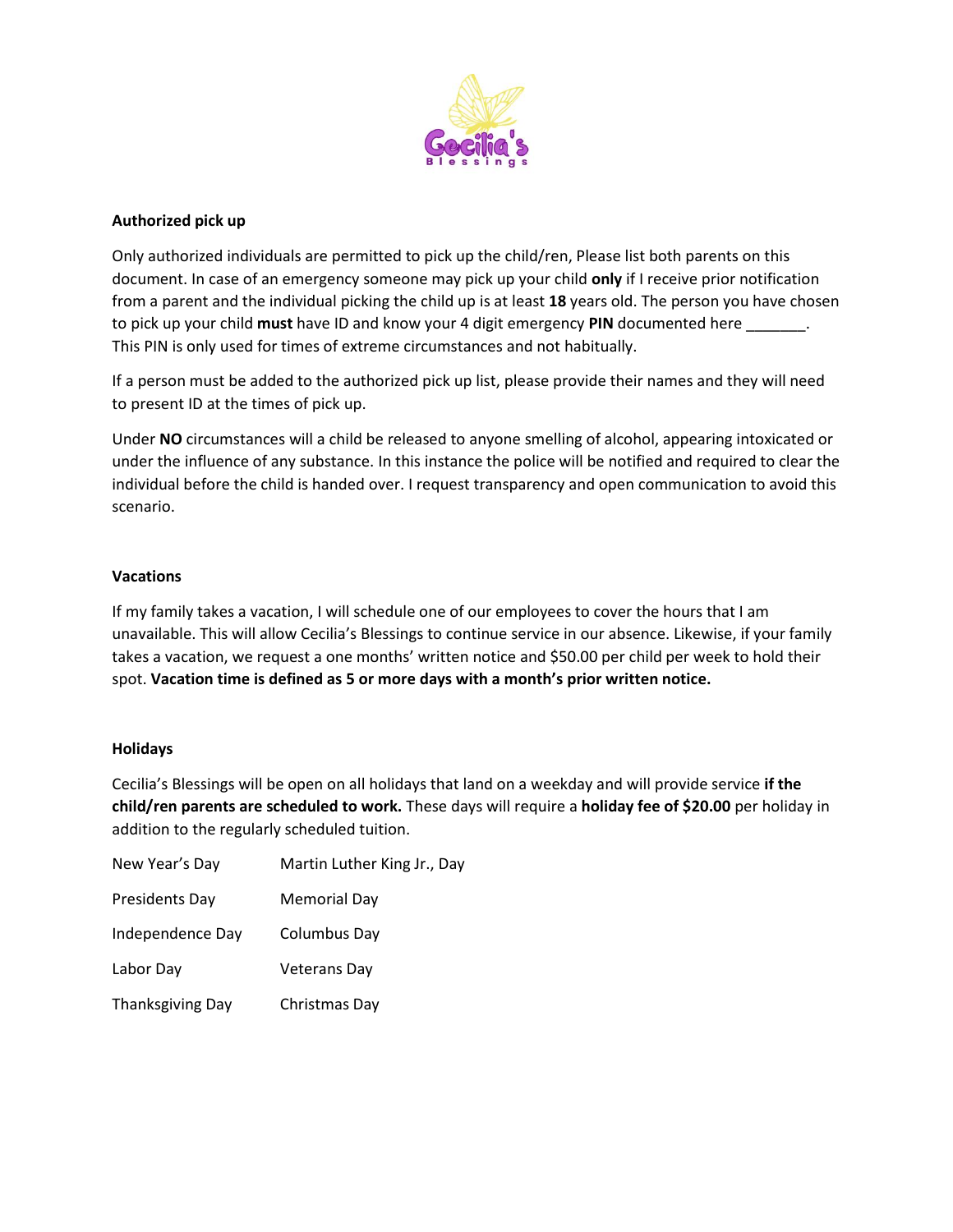

#### **Meals**

(provided by childcare)

| <b>Breakfast</b> | $7:15-8:15am$ |
|------------------|---------------|
|                  |               |

| Snack | 10:00-10:30am |
|-------|---------------|
|       |               |

Lunch 12:00pm-1:00pm

Snack 3:00pm-4:00pm

Dinner 6:00pm-7:00pm

### **Supplies**

Cecilia's Blessings will provide

diapers, wipes, and creams

arts and craft supplies

educational materials

personal "sippie" cups, water bottles

#### Parents will provide

change of clothes

formula

Children must leave personal toys at home.

#### **Communication**

Cecilia's Blessings will provide communication daily about

What the child ate, when and how much

Diaper changes times and consistency, "pottie" times and level of assistance required to encourage progress during "pottie" training

Curriculum followed, craft project, what books we read, Bible story of the week, vocabulary focus, etc.

What your child did during free time activities

Any other pertinent information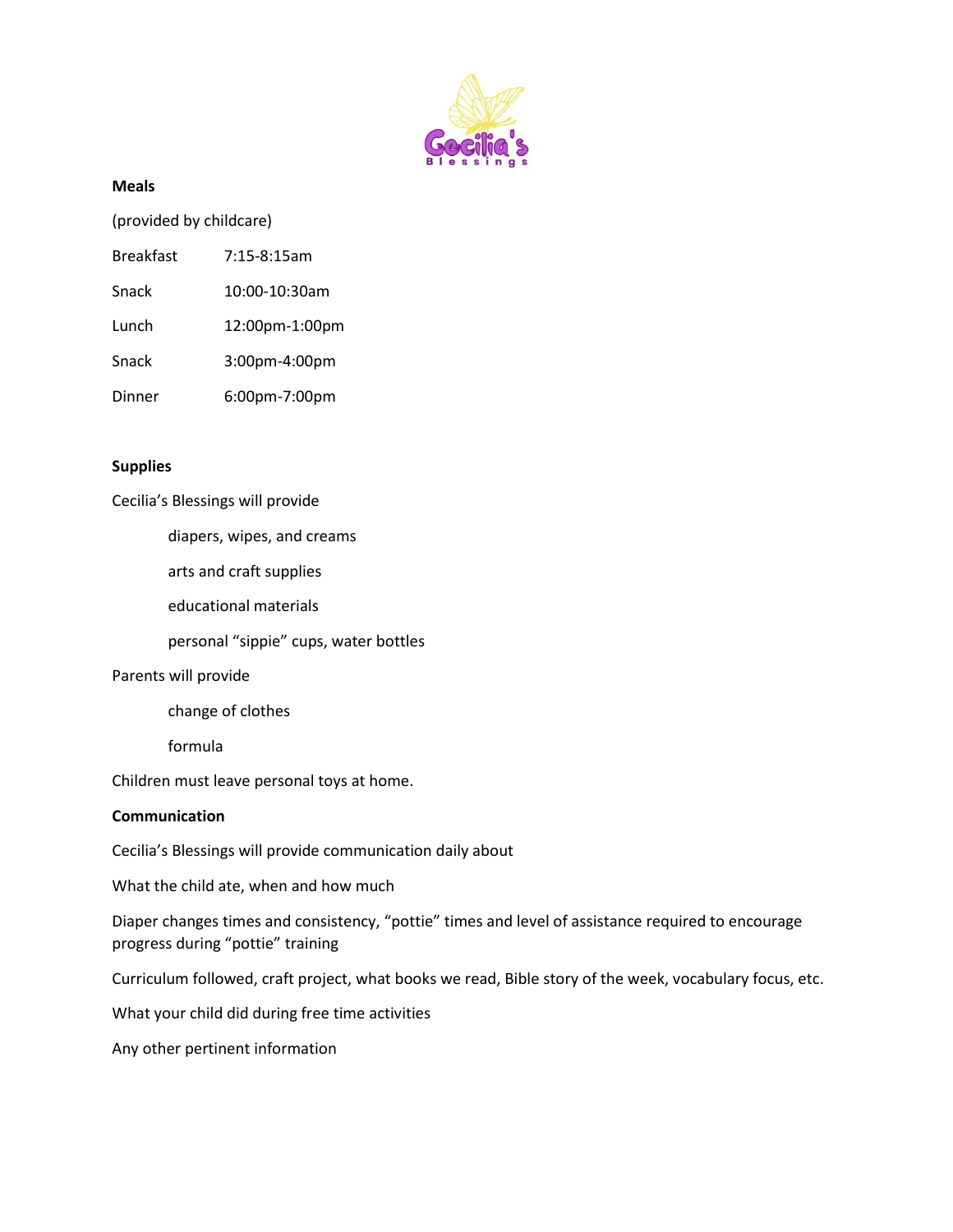

#### **Illness**

Children with the following symptoms or a diagnosis of the following illnesses **must** stay home

Temperature of 100F or above Vomiting 2 or more times in a 24 hour period Diarrhea 3 or more times in a 24 hour period Rash Nits Eye infection Sore throat Any **communicable-disease**

# If a child presents with any of the symptoms upon arrival, they will not be admitted. If a child presents with any of these symptoms during the day, parents will be notified and must pick up their child/ren. A medical release **may** be needed prior to the child's return.

#### **Medication**

Any medication **must** be in the original bottle or container. **Prescriptions must** include the original prescription label and instructions. Medications of any kind will only be administered with the completion of a written consent form. **Please hand all medications, forms, and instructions to me or an employee of Cecilia's Blessings.** All medications will be placed in a locked cabinet .

**Tuition and fees Full time** (30-45 hours per week) 7 weeks to 12 months 190.00 Years 1-2 190.00 Years 3-5 190.00 Years 6-12 150.00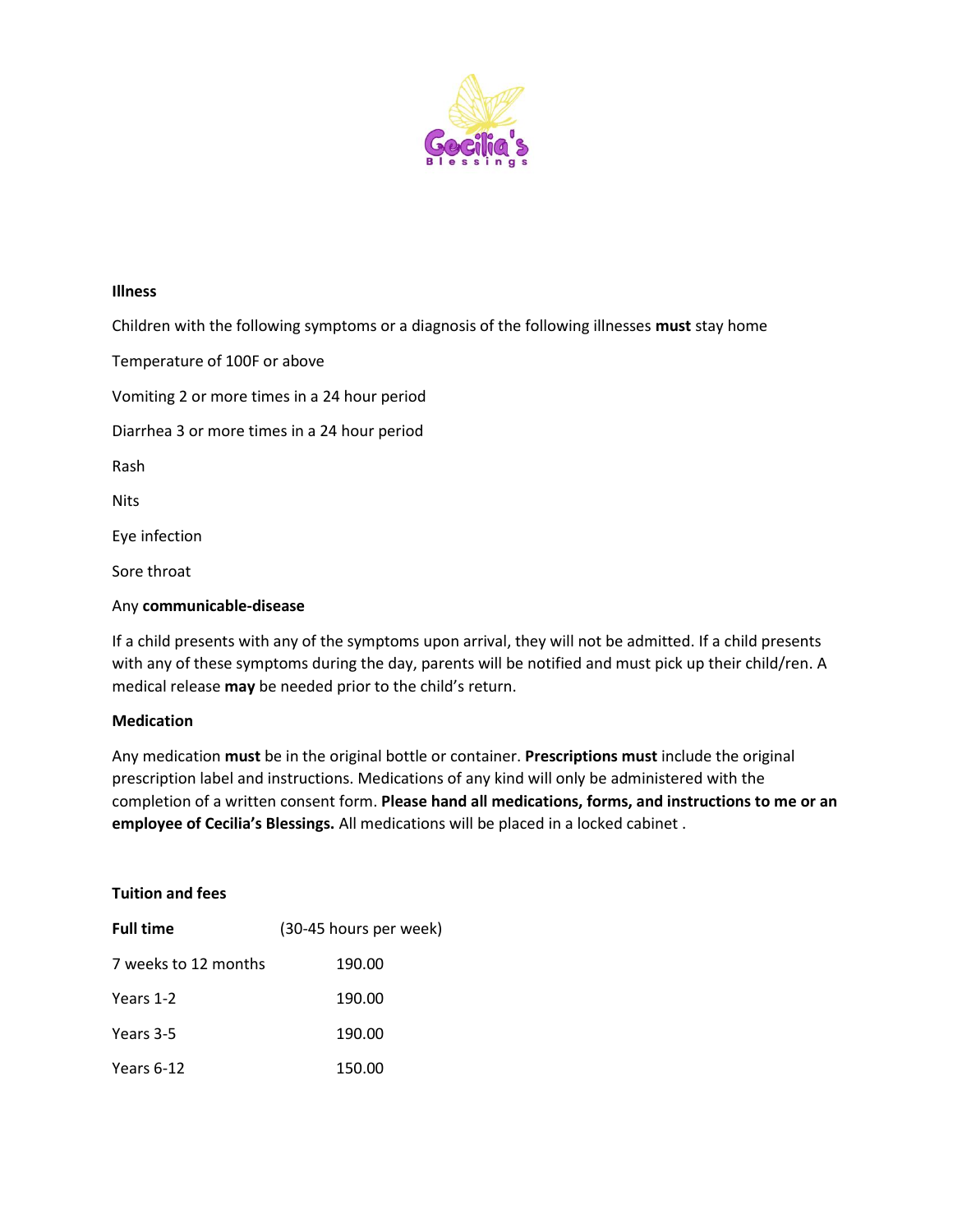

| Part time            | (less than 30 hours per week) |
|----------------------|-------------------------------|
| 7 weeks to 12 months | 150.00                        |
| Years 1-2            | 150.00                        |
| Years 3-5            | 150.00                        |
| Years 6-12           | 130.00                        |

#### **Drop in rates**

These are visits outside of a clients regularly scheduled times and are in addition to their set tuition (examples may be emergencies, date nights, etc.)

These times would be a **minimum** of 3 hours at a rate of **\$7.00** per hour per child.

# **Tuition is due at the beginning of each week. A late fee of 5.00 per day will be assessed when necessary.**

When late pick up **exceeds** the full time/ part time hour allotment a fee of 5.00 will be assessed for every 15 minutes. **Unless previously arranged and approved in writing.**

This agreement will be updated and signed annually

Cecilia's Blessings requires **cash** payments and a receipt will be provided.

We have read and agree to the terms outlined in the above parent/ provider contract

\_\_\_\_\_\_\_\_\_\_\_\_\_\_\_\_\_\_\_\_\_\_\_\_\_\_\_\_\_\_\_\_\_\_\_\_\_\_\_\_\_\_ \_\_\_\_\_\_\_\_\_\_\_\_\_\_\_\_\_\_

\_\_\_\_\_\_\_\_\_\_\_\_\_\_\_\_\_\_\_\_\_\_\_\_\_\_\_\_\_\_\_\_\_\_\_\_\_\_\_\_\_\_ \_\_\_\_\_\_\_\_\_\_\_\_\_\_\_\_\_\_\_

\_\_\_\_\_\_\_\_\_\_\_\_\_\_\_\_\_\_\_\_\_\_\_\_\_\_\_\_\_\_\_\_\_\_\_\_\_\_\_\_\_\_ \_\_\_\_\_\_\_\_\_\_\_\_\_\_\_\_\_\_\_

Parent/ Guardian Signature Date

Parent/ Guardian Signature Date

Provider Signature **Date**